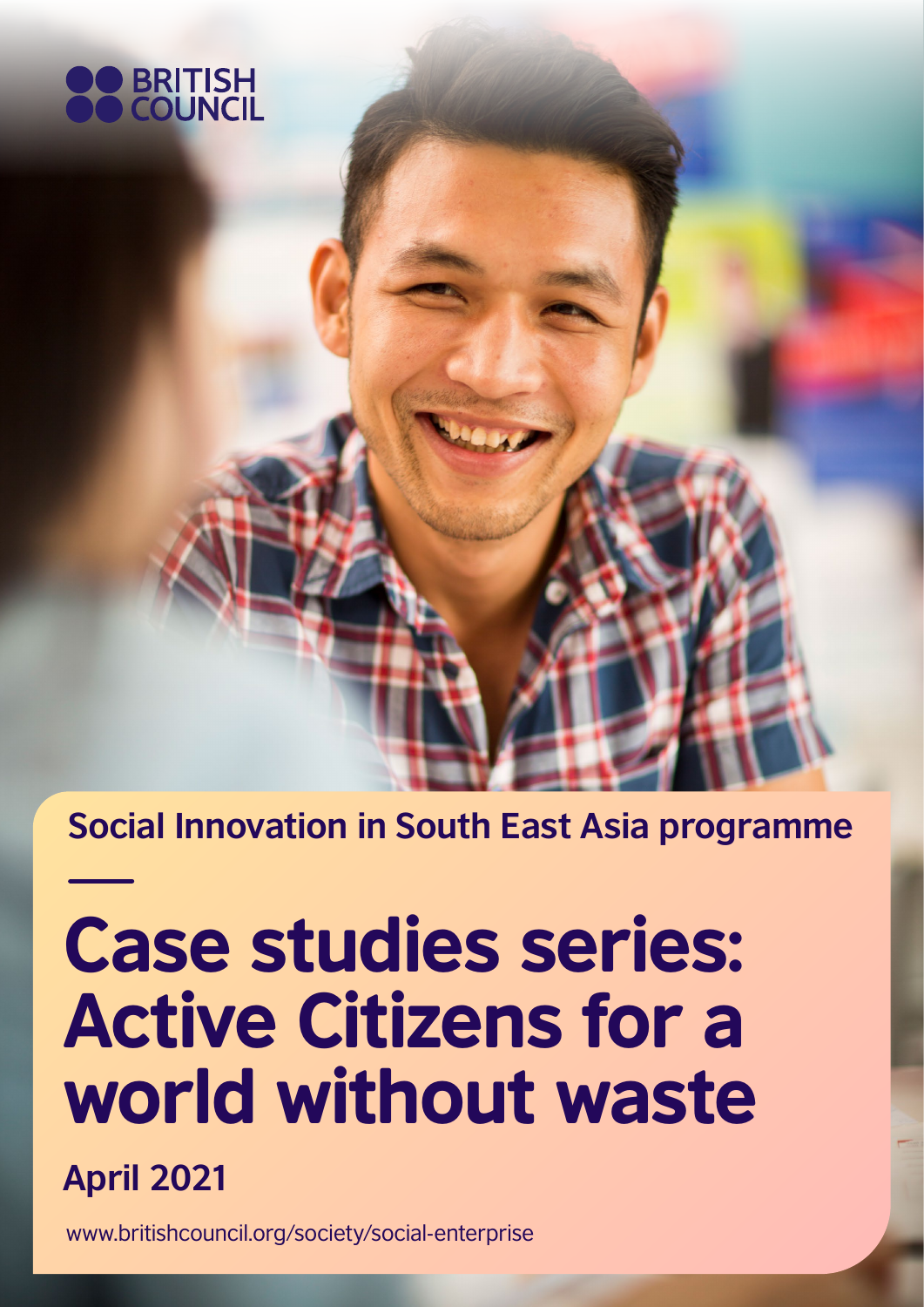## Are schoolchildren the answer to a world without waste?

**A partnership between Coca-Cola and the British Council in Vietnam has motivated thousands of schoolchildren, their families and other members of their communities to tackle the country's mounting plastic waste problem. This UK-led project has inspired long-term changes in one province's education system.** 

Vietnam generates around 13 million tonnes of domestic waste every year. It is one of five countries dumping the highest amounts of plastic waste into the world's oceans. If it doesn't find its way to water, around 85 per cent of waste is buried in landfill without treatment, according to the *[Vietnam Waste Management Market \(2020-2025\)](https://www.reportlinker.com/p05948963/Vietnam-Waste-Management-Market.html?utm_source=GNW)* report.

Environmental pollution is a problem of such magnitude in Vietnam that it cannot be tackled by one organisation or institution. Instead, it requires a collaborative effort between government, local authorities, organisations, schools and all citizens.

Engaging every citizen in a mission to avert an environmental crisis is no mean feat. But the process starts with education. In 2018, the British Council embarked on an ambitious three-year project with Coca-Cola Vietnam, aiming to change deep-rooted attitudes towards waste and recycling.

'It was not only about awareness-raising among communities, but how young people might influence their parents to change their behaviour towards plastic waste,' says Gam Tran, the British Council's Senior Programme Manager of Education and Society in Vietnam.

While Vietnam faces a national environmental crisis, each community is distinct and may respond slightly differently to specific environmental problems. That's why the British Council decided to use its Active Citizens approach, a thoughtful process whereby those being directly affected by problems are empowered to become changemakers through learning about themselves, their strengths and weaknesses, before creating solutions that they feel will be effective in their own communities.